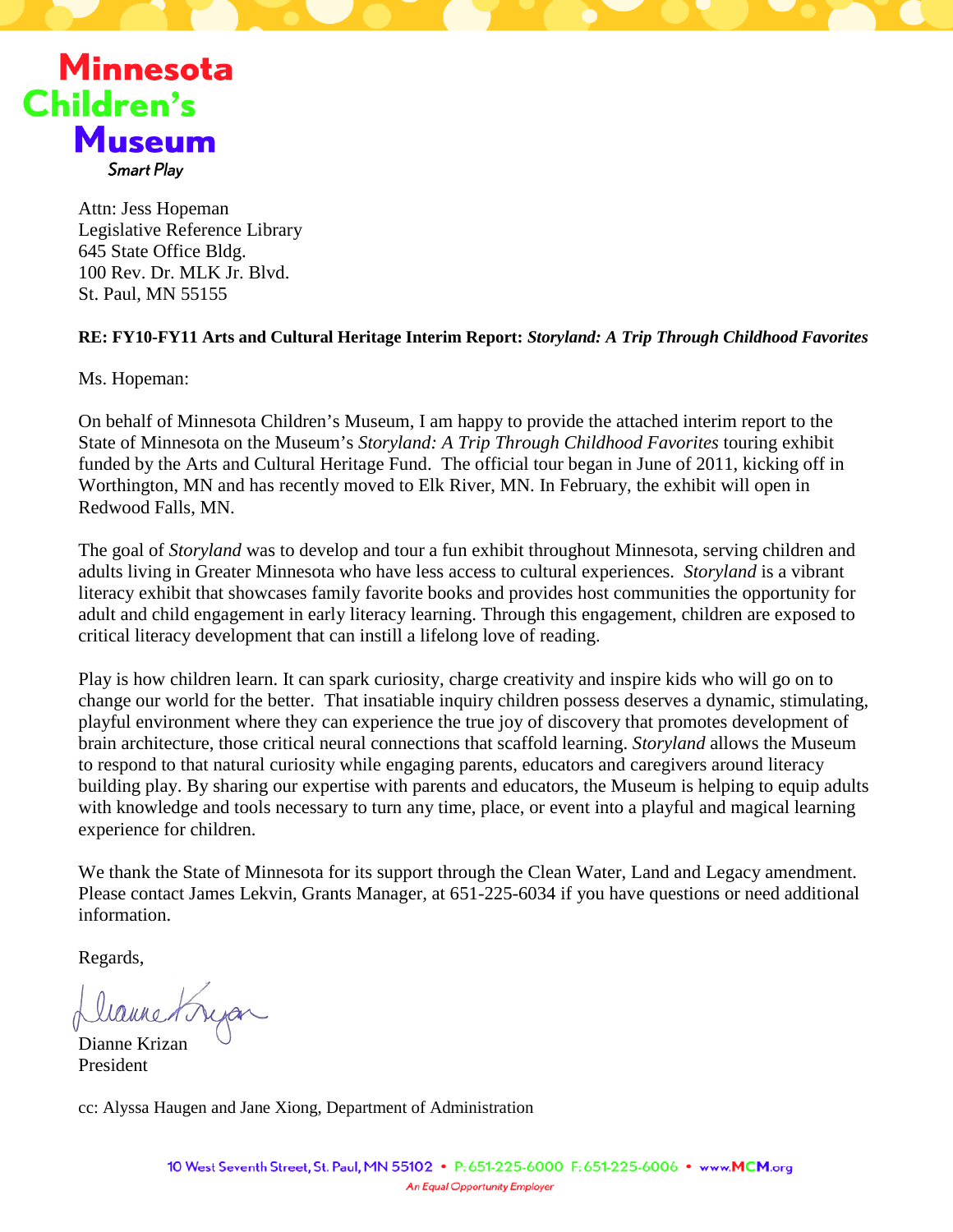### Arts and Cultural Heritage Fund Interim Report Narrative Reporting Period: August 1, 2011 – December 31, 2011

### **1. Please briefly outline your original goals and objectives, as stated in your proposal.**

Minnesota Children's Museum is a nationally recognized leader in building imaginative, immersive exhibits for young learners and in early childhood education. In an effort toward expanding access to arts and cultural experiences, the Museum created:



This visually stunning and educational exhibit engages children, families and educators in the world of books through three beloved stories.

In our original proposal to the State of Minnesota and the Arts and Cultural Heritage Fund, we outlined the following goals:

- Creating immersive experiences and environments, informed by best practices and current research, to engage both children and adults in play and learning—specifically literacy-focused play.
- Developing high-quality, state-of-the art exhibits.
- Forming a diverse and specialized advisory board.
- Creating strategic partnerships with community organizations.
- Providing high quality child and family-focused training for educators in communities throughout the state.
- Ensuring *Storyland* is accessible to all families.

In addition, the Museum seeks to embed a deeper commitment to reading in families and in so doing, improve literacy skills for young children. To do this, the Museum has launched a tour of the *Storyland* exhibit regionally to six Minnesota communities. Funding from the Arts and Cultural Heritage Fund has allowed the development, design, production, programming and traveling expenses of the exhibit as it tours to six communities across Minnesota at sites such as libraries, schools, and community gathering places so that children and adults around the state can experience these interactive, literacy-based environments.

Since submitting our original grant request to the State of Minnesota, the Museum refined the Community Partnership Plan associated with the statewide tour of *Storyland* in line with the total funding received for this project. This work will instead be addressed through the Museum's new strategic plan, which calls for fostering intensive partnerships that positively impact underincluded children, families, and communities, leading to greater community impact locally and throughout the state.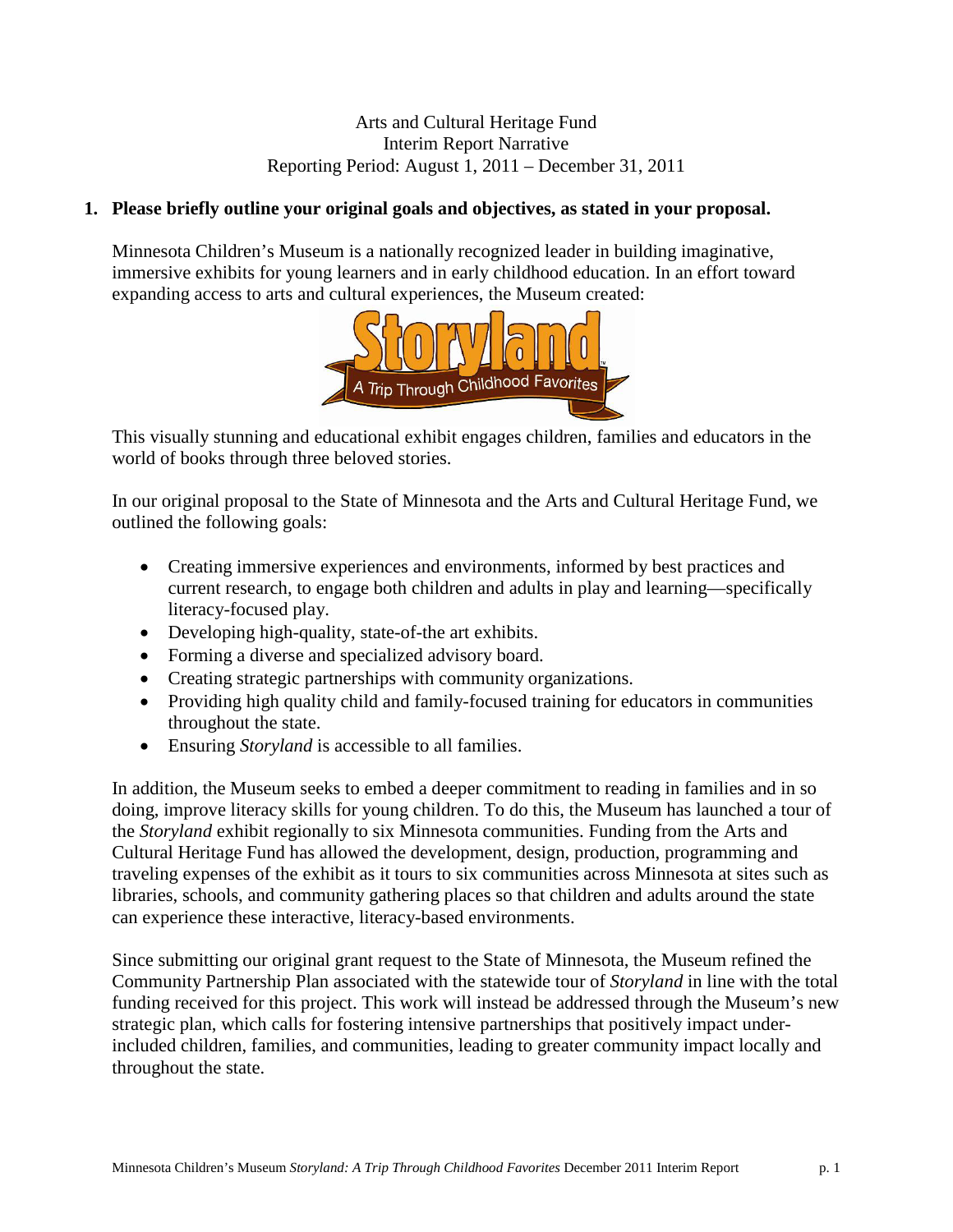### **2. What progress have you made toward your original goals and objectives? What activities led to meeting these goals?**

During the last reporting period, the Museum finalized the exhibit design, fabricated the exhibit components and launched the regional tour, with the exhibit premiering in Worthington, Minnesota from June 10 through September 25, 2011. The exhibit was attended by a total of 1,074 children, including 363 children ages 4 and under, 261 children ages 5 to 9, and 450 children ages 10 and up. Comments from parents included:

"Wow – this is high quality!" and "Thank you so much for bringing this to Worthington. We don't travel out of town much."

In October 2011, the exhibit moved to the Handke Center in Elk River, which houses the local district's community education, early childhood family education, and early childhood special education services. The exhibit remains on display at Handke Center through January 22, before moving on to Redwood Falls in early February.

Through January 9, 2012, at least 1,831\* people have attended the exhibit in Elk River, including 735 adults, 789 children ages 4 and under, 262 children ages 5 to 9, and 45 children ages 10 and up. Visitors have come primarily from the local school district area, but also from communities such as Maple Grove, Wayzata, St. Louis Park, Onamia, St. Francis, St. Cloud, Zimmerman, and Lake of the Woods, among others. Nicole Huntley, the Elk River Area Early Childhood Coordinator, notes that all the visitor comments they've received have been positive. Many families have said it's wonderful to have something of the Museum's quality in their community and closer than the Minneapolis/St. Paul area. She particularly points out one quote:

"This was so neat the girls (ages 5 and 6) loved it. Of course, there will be a trip to the actual museum to follow this week—what an inspiration! Thanks. Please do more!"



\*This is the number of people who have signed in upon entering the exhibit. According to Ms. Huntley, the actual attendance is most likely higher.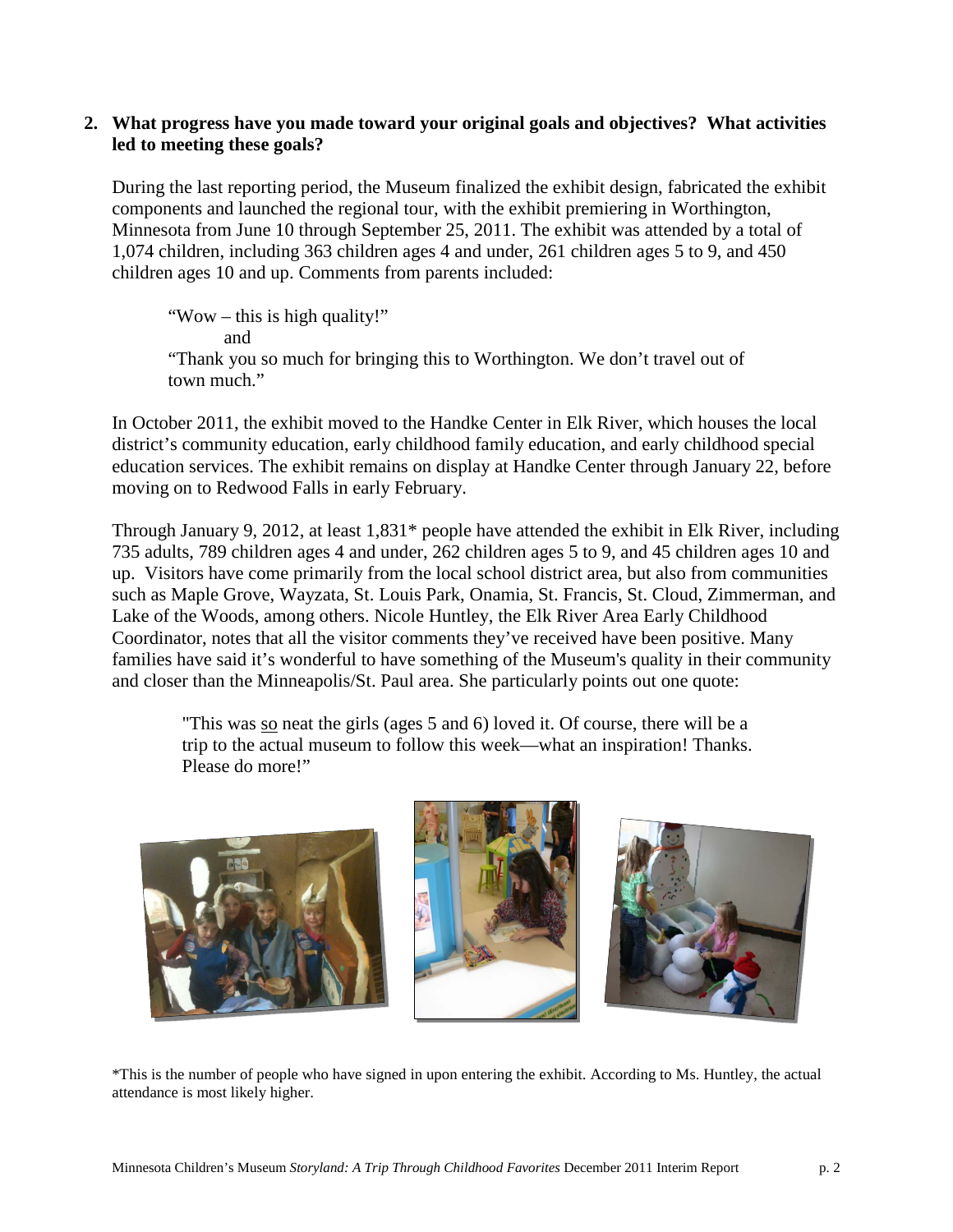### **3. Please share any significant findings or accomplishments in this period.**

Formal evaluation of the exhibit began in July. Cheryl Kessler, a professional evaluation consultant, serves as the external evaluator for the exhibit's summative evaluation. The focus of the evaluation aims to answer the following questions:

- How and to what extent does *Storyland* promote, expand and/or support children's perceptions of reading?
- How and to what extent does *Storyland* promote and support children's desire to read?
- How and to what extent does *Storyland* change adults' perception of the critical role they play in children's early literacy?
- To what extent do adults receive and intend to heed and implement the messages presented in *Storyland*?

Ms. Kessler has conducted training with staff and volunteers at both the Worthington and Elk River sites, engaging them in the data collection process (see Appendices A, B, and C). Representatives at both sites have been exceedingly enthusiastic and helpful.

Data collection in Worthington occurred from mid July to early August 2011. Six Personal Meaning Maps (PMMs) were collected from children, and 11 (8 English, 3 Spanish) card sort interviews were completed with adults. While a full analysis of data will be done when the first three sites on the tour have completed data collection (Worthington, Elk River, and the upcoming Redwood Falls), a cursory review of the Worthington data indicates viable data for analysis.

Data collection training at Elk River took place on December 20, 2011 and data collection is currently underway. A follow-up online survey will be sent to all Elk River and Redwood Falls adult card sort participants within a week of their visits (summer scheduling issues between Worthington staff and Ms. Kessler impeded the timely development of the survey for Worthington participants).

Ms. Kessler will be in contact with the Redwood Falls site in early March to make arrangements for training and data collection there. Analysis of the data from all sites will be completed and submitted to the Museum for review by mid-August 2012. Results of the evaluation will be disseminated to project partners, funders, advisors, and the children's museum field at large.

### **4. Other achievements or lessons learned in this period?**

During this period, media coverage of the exhibit has included one article in the Star Tribune, three articles in the Elk River Star News, and one article in the Mille Lacs Messenger. Two of the articles specifically credited the State of Minnesota Clean Water, Land and Legacy Amendment, and Arts and Cultural Heritage Fund. (See Appendix D)

### **5. Conclusion**

As we continue the tour over the next 18 months to the remaining four sites, we anticipate learning much about the exhibit's success and its impact on visitors. Support from the State of Minnesota's Arts and Cultural Heritage Fund has provided the means to develop this important literacy-based exhibit. *Storyland* is empowering adults to play a key role in building their children's literacy skills through an arts/cultural experience. Funding from the State has ensured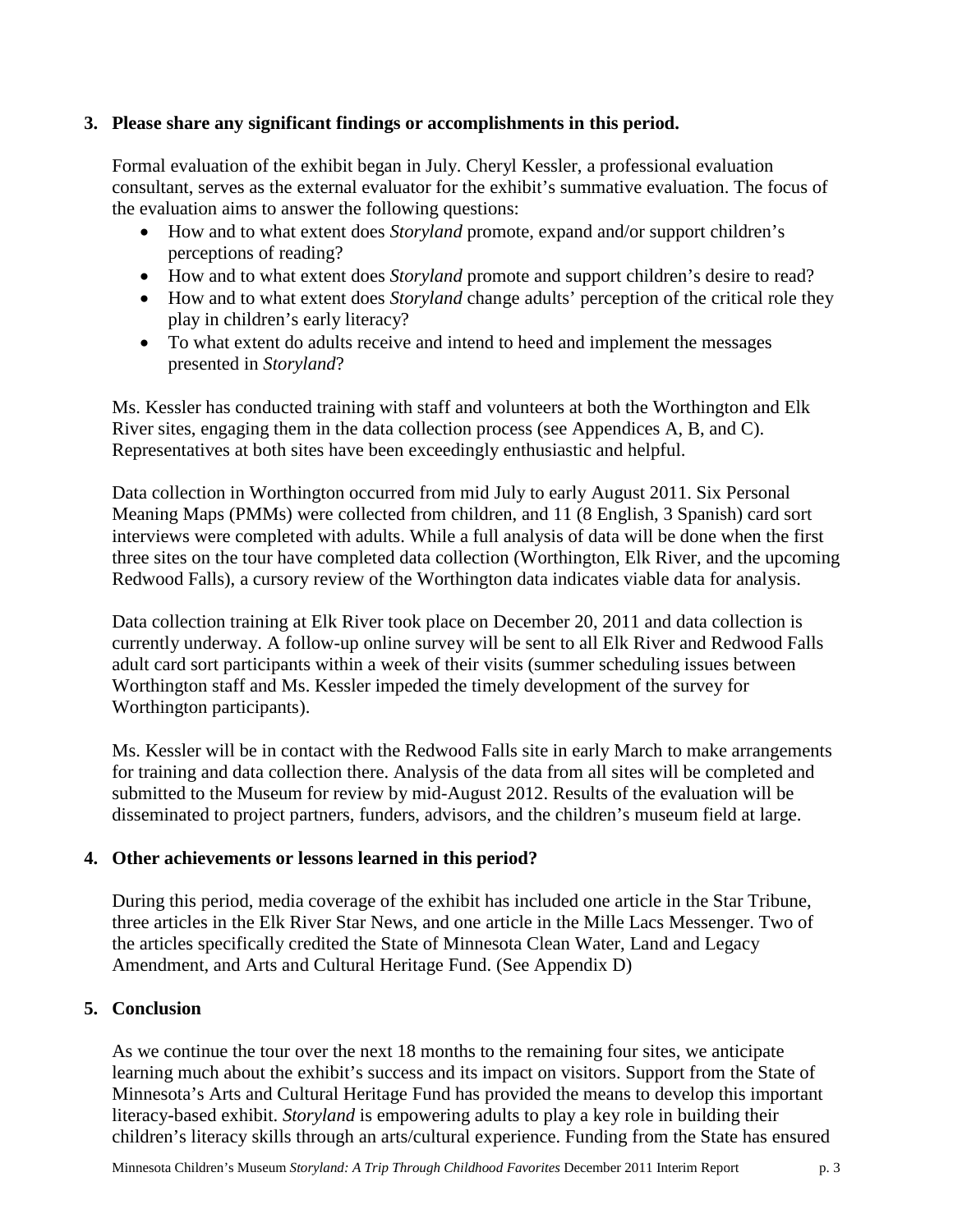the Museum can provide this educational exhibit that will enhance learning experiences for children throughout the State.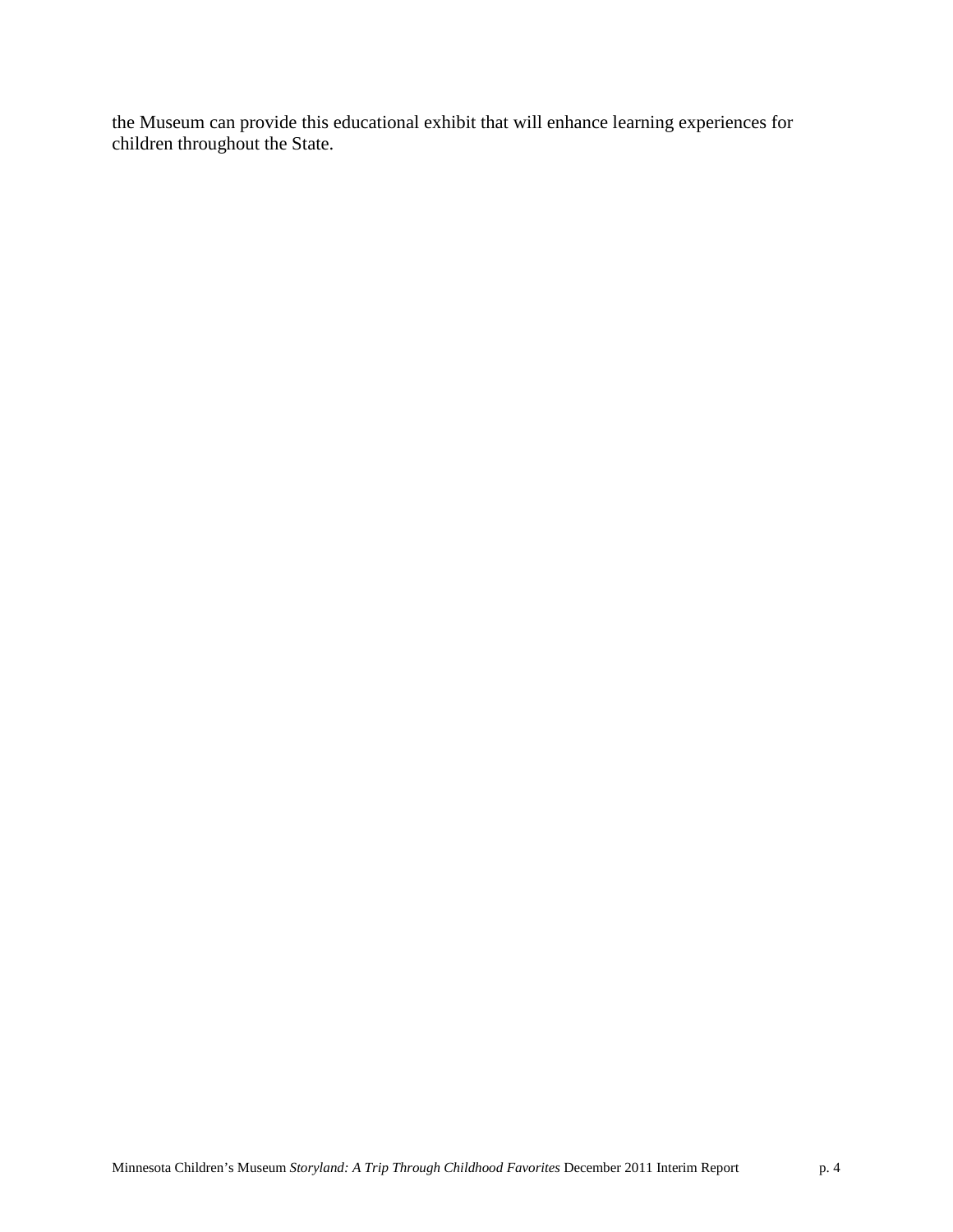# **Appendix A**

|                                                                                                                                                                                                                                                            | <b>UNDILL</b>                                                |   |
|------------------------------------------------------------------------------------------------------------------------------------------------------------------------------------------------------------------------------------------------------------|--------------------------------------------------------------|---|
| Minnesota Children's Museum<br><b>Storyland Exhibit Evaluation</b>                                                                                                                                                                                         | <b>Personal Meaning Mapping Protocol</b>                     |   |
| Target visitor: Children 5-8 years old                                                                                                                                                                                                                     | Goal: 5-10 completed PMM sheets                              |   |
| Materials (provided)<br>PMM sheets with cue in center<br>Blue, Green, Red, Black pens or "all in one" pen                                                                                                                                                  | Playing cards and clothes pins<br>Some sheets of blank paper |   |
| <b>Instructions</b>                                                                                                                                                                                                                                        |                                                              |   |
| To ensure consistent data collection, please adhere as closely as possible to the following data<br>collection instructions.                                                                                                                               |                                                              |   |
| Approach parent of child (5-8 years old). Explain that we are evaluating the Storyland exhibit<br>and have a 3-5 minute activity for children to do before and after they see the exhibit.                                                                 |                                                              |   |
| "Would it be okay if your child participates?"                                                                                                                                                                                                             |                                                              |   |
| If yes, explain that the activity has two parts, one part before going through the exhibit and one<br>afterward. Then move to an appropriate space and say to the child:                                                                                   |                                                              |   |
| "I'm so glad you're going to do this activity. My name is ______. What's your name?<br>We're going to do one part now, before you go into the exhibit (point to exhibit if<br>appropriate) and the second part when you come out. Okay, let's get started! |                                                              |   |
| Write child's name in upper left corner of PMM sheet. Show the child the PMM sheet and say:                                                                                                                                                                |                                                              |   |
| Do you recognize this word?" (Point to "Reading").                                                                                                                                                                                                         |                                                              |   |
| If no, say the word out loud and ask again. If they still don't know the word, as the parent to<br>assist. If the child truly doesn't know the word, thank them for their time and point them to the<br>exhibit.                                           |                                                              |   |
| If yes, hand them a BLUE pen and say:                                                                                                                                                                                                                      |                                                              |   |
| "Great! I'd like you to use this BLUE pen to write or draw, anywhere on this paper, any<br>thing that comes to mind when you think about this word."                                                                                                       |                                                              |   |
| If they hesitate, ask:                                                                                                                                                                                                                                     |                                                              |   |
| "When you recognized this word, what popped into your mind? Did you see a picture or<br>a word? Did you remember something? Write or draw what you thought of."                                                                                            |                                                              |   |
|                                                                                                                                                                                                                                                            |                                                              |   |
| <b>Blue Scarf</b>                                                                                                                                                                                                                                          |                                                              | 1 |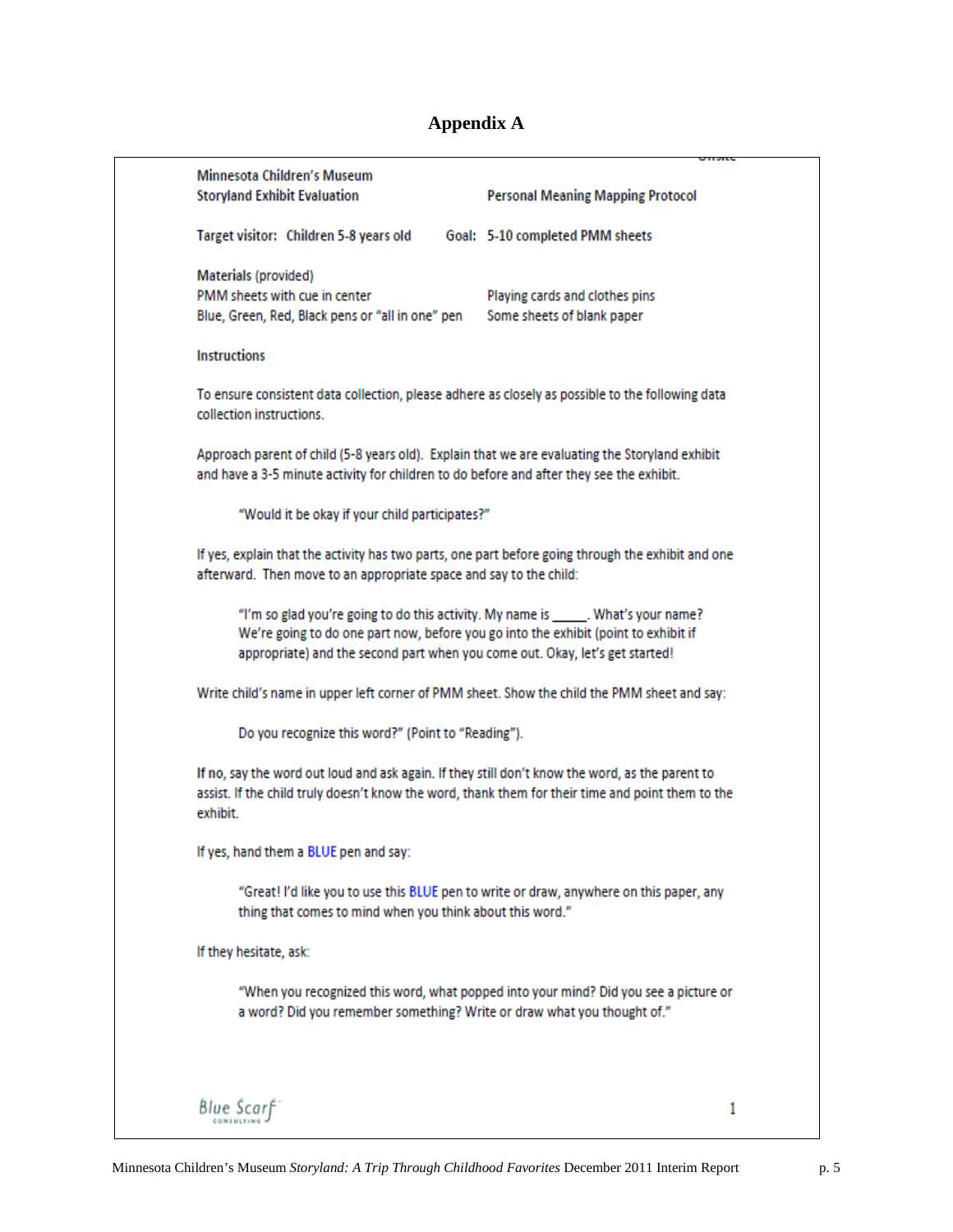|                                                                                                                                                                                                                                                                   | Offsite |
|-------------------------------------------------------------------------------------------------------------------------------------------------------------------------------------------------------------------------------------------------------------------|---------|
| When they finish writing or drawing, ask the child:                                                                                                                                                                                                               |         |
| "Does anything else come to mind about this word? What else does this word make you<br>think of?                                                                                                                                                                  |         |
| Try to have children write or draw at least three things the cue makes them think of.                                                                                                                                                                             |         |
| When the child says nothing else comes to mind, take a GREEN pen and for each drawing or<br>word (concept) ask them:                                                                                                                                              |         |
| "Tell me about this drawing/word." (Prompts: What is it? What does it have to do with<br>"reading"? Why did you think of this? - we're looking for prior knowledge/experience)                                                                                    |         |
| Record what the child says, verbatim if possible, in GREEN pen. You can say:                                                                                                                                                                                      |         |
| "I'm going to write this down to be sure I understand what you're saying."                                                                                                                                                                                        |         |
| Once you've asked the child about three things they wrote or drew, hand them a playing card<br>and say:                                                                                                                                                           |         |
| "Okay, now I'd like you to hold on to this card for me while you go through the<br>Storyland exhibit. When you're ready to go, bring this card back to me (indicate where<br>you will be) and we'll finish the activity. Have a good time!"                       |         |
| Note the playing card you gave the child on their PMM sheet and the time they entered the<br>exhibit. When they return with the card, note the time on the PMM, hand them the PMM and<br>a RED pen and say:                                                       |         |
| "To finish this activity, I'd like you to use this RED pen to write or draw anything that<br>comes to mind about the word "reading" now that you have spent some time in the<br>Storyland exhibit. You can also change something that you already wrote or drew." |         |
| Encourage child to write, draw, or change at least three things. When the child says nothing<br>else comes to mind, take a BLACK pen and for each drawing or word (concept) ask them:                                                                             |         |
| "Tell me about this drawing/word."<br>(Prompts: What is it? What does it have to do with "reading"? What made you think of<br>this? Why did you change this? - looking for connection to exhibit)                                                                 |         |
| Record what the child says, verbatim if possible, in BLACK pen. You can again say:                                                                                                                                                                                |         |
| "I'm going to write this down to be sure I understand what you're saying."                                                                                                                                                                                        |         |
| Once you've asked the child about three things they wrote or drew, say:                                                                                                                                                                                           |         |
| "Okay, we're all done! Thank you so much for doing this activity."                                                                                                                                                                                                |         |
| <b>Blue Scarf</b>                                                                                                                                                                                                                                                 |         |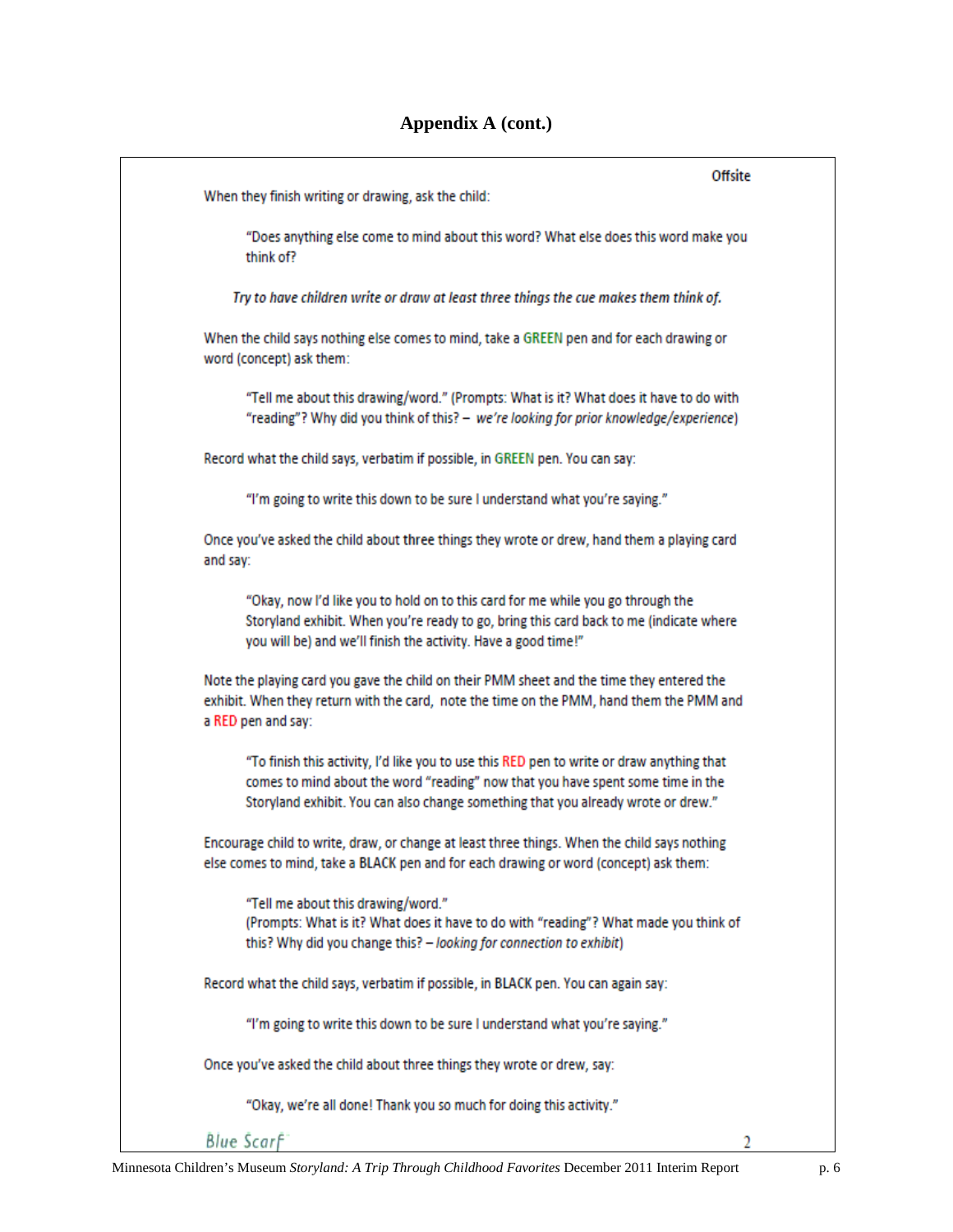### **Appendix A (cont.)**

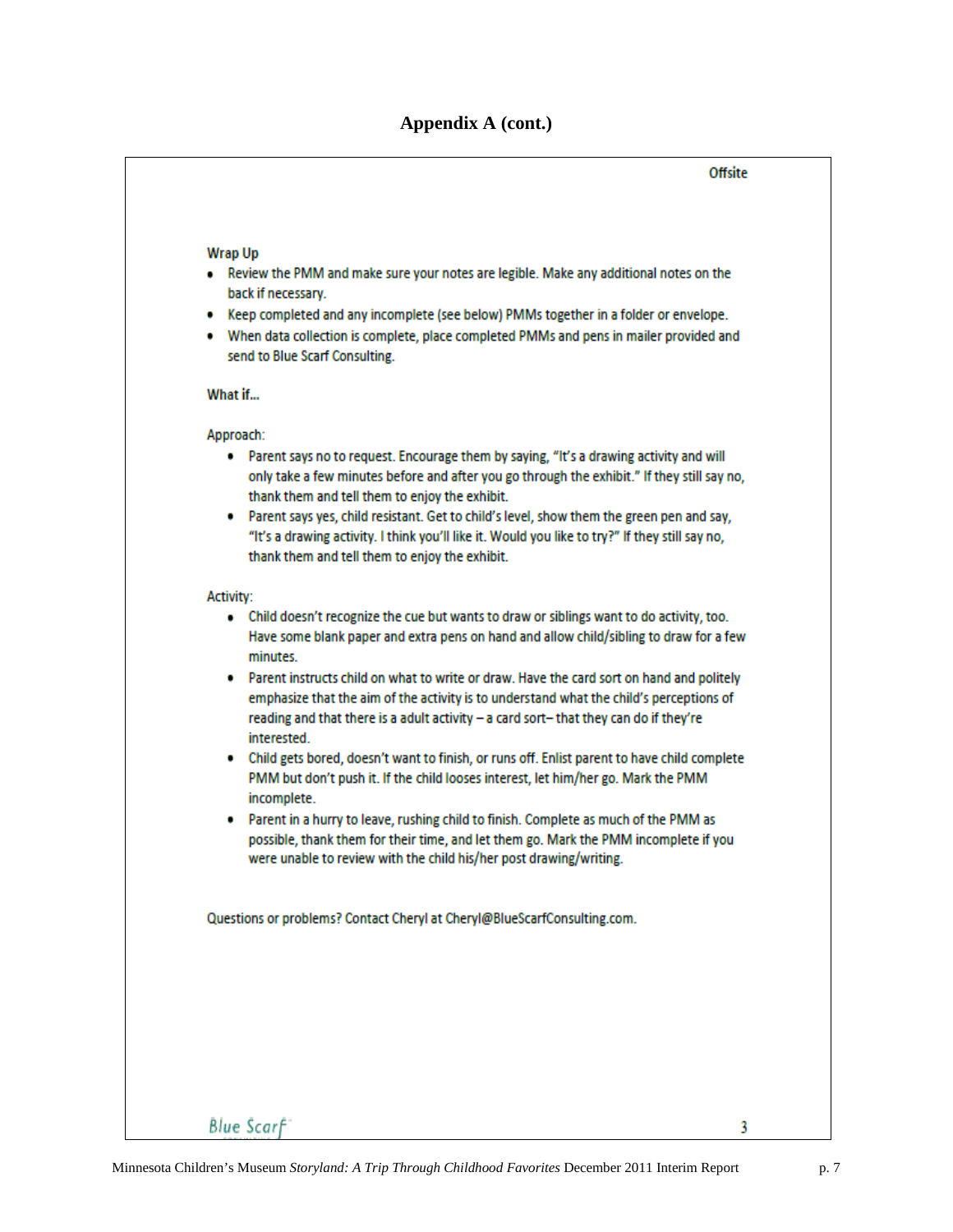# **Appendix B**

|  | Reading |  |
|--|---------|--|
|  |         |  |
|  |         |  |
|  |         |  |
|  |         |  |
|  |         |  |
|  |         |  |
|  |         |  |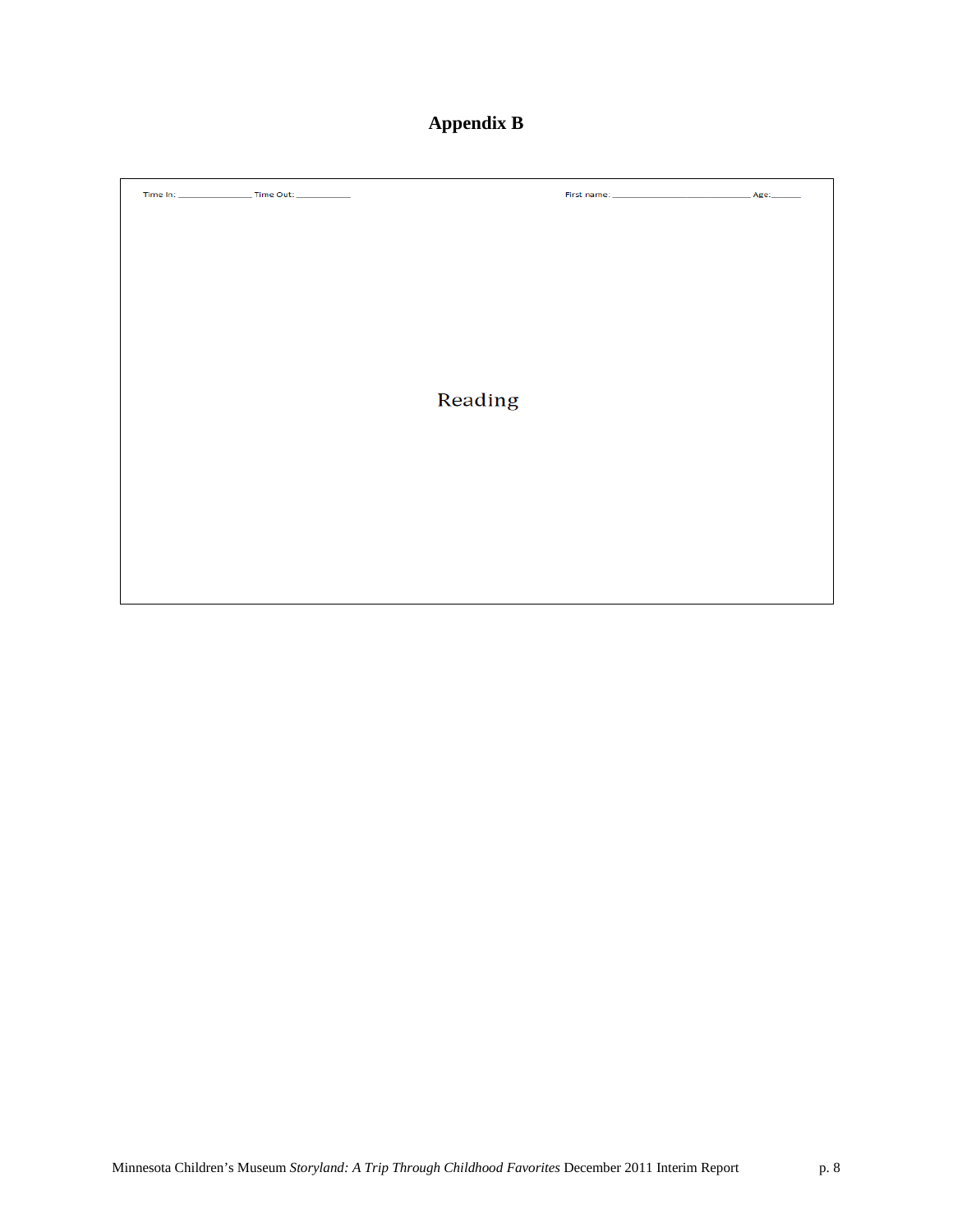# **Appendix C**

| <b>Minnesota Children's Museum</b>                                                                                                                                                                          | <b>Offsite</b>                                                                                        |
|-------------------------------------------------------------------------------------------------------------------------------------------------------------------------------------------------------------|-------------------------------------------------------------------------------------------------------|
| <b>Storyland Exhibit Evaluation</b>                                                                                                                                                                         | <b>Card Sort and Interview</b>                                                                        |
| Target visitor: Adults with children 5-8 years old                                                                                                                                                          | Goal: 10-15 completed card sorts/interviews                                                           |
| <b>Materials (Provided)</b>                                                                                                                                                                                 |                                                                                                       |
| • 1 felt board                                                                                                                                                                                              | $\bullet$ Pen                                                                                         |
| • 2 sets (1 English/1 Spanish)                                                                                                                                                                              | • Data envelope                                                                                       |
| of 10 statement cards                                                                                                                                                                                       | • Thank you gift (optional)                                                                           |
| • Blank recording/interview forms                                                                                                                                                                           |                                                                                                       |
| • Playing cards                                                                                                                                                                                             |                                                                                                       |
| <b>Instructions</b>                                                                                                                                                                                         |                                                                                                       |
| <b>Pre Intercept</b>                                                                                                                                                                                        |                                                                                                       |
| . Approach adult with children entering exhibit. Smile and say:                                                                                                                                             |                                                                                                       |
| "Hello. I'm conducting an adult evaluation activity for this exhibit. The activity takes just a few minutes                                                                                                 |                                                                                                       |
| before and after you go through the Storyland exhibit. Would you like to participate?"                                                                                                                      |                                                                                                       |
|                                                                                                                                                                                                             | If hesitates, "It's a card sort and there are no right or wrong answers. It takes about 3-5 minutes." |
| If no, "Okay, enjoy the exhibit."                                                                                                                                                                           |                                                                                                       |
| If yes, "Great, let's get started."                                                                                                                                                                         |                                                                                                       |
| <b>Card Sort:</b>                                                                                                                                                                                           |                                                                                                       |
| . Move with visitor out of exhibit entry way                                                                                                                                                                |                                                                                                       |
| . Take blank recording/interview form and playing card. Note what the playing card is on the pre recording<br>form. This card links the pre and post data.                                                  |                                                                                                       |
| . Hand the felt board to the visitor and say:                                                                                                                                                               |                                                                                                       |
| "Each of these cards has a statement related to reading readiness and are shown here in random order.                                                                                                       |                                                                                                       |
| Read each statement and rearrange them in order of importance to you based on your knowledge and<br>experience."                                                                                            |                                                                                                       |
| If they say they're all equally important, say:                                                                                                                                                             |                                                                                                       |
| "Yes, they are. What we're really interested in knowing is which are priorities for you."                                                                                                                   |                                                                                                       |
| . When the visitor finishes, hand them the playing card and say:                                                                                                                                            |                                                                                                       |
| "Thanks. As you leave the exhibit, bring this playing card to me and we'll finish up the activity."                                                                                                         |                                                                                                       |
| Complete the first line of the form (playing card, ID#), record the order in which they placed the statement<br>cards, shuffle, arrange in random order on the felt board, and set aside until they return. |                                                                                                       |
| Blue Scarf                                                                                                                                                                                                  | 1                                                                                                     |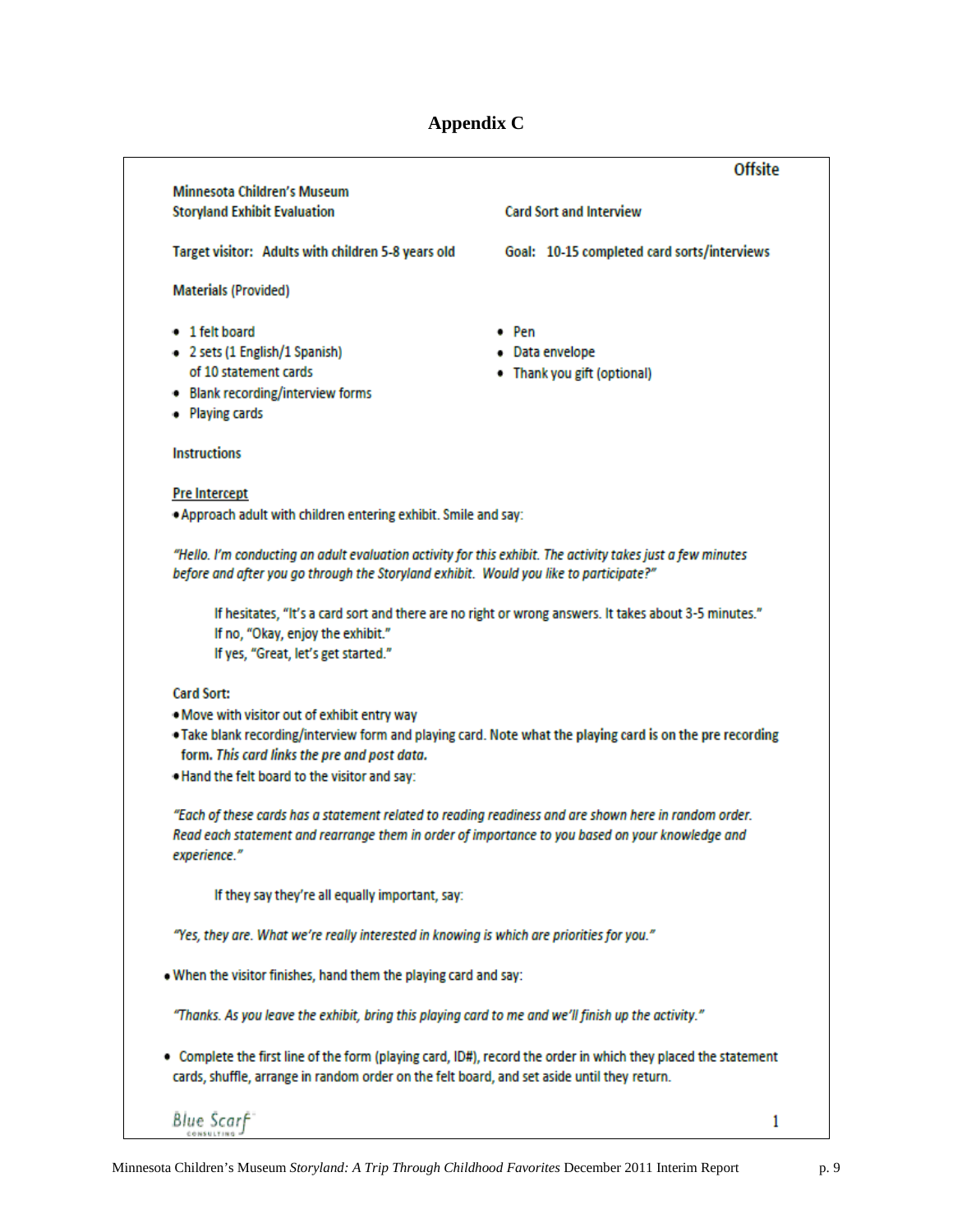### **Appendix D**

| <b>STAR NEWS</b> | Date:<br>Location:<br>Circulation (DMA):<br>Type (Frequency):<br>Page:<br>Keyword: | Saturday, October 15, 2011<br>ELK RIVER, MN<br>24,538 (15)<br>Newspaper (W)<br>1A<br>Minnesota Children's Museum |
|------------------|------------------------------------------------------------------------------------|------------------------------------------------------------------------------------------------------------------|
|                  |                                                                                    |                                                                                                                  |
|                  |                                                                                    |                                                                                                                  |
|                  |                                                                                    |                                                                                                                  |
|                  |                                                                                    |                                                                                                                  |
|                  |                                                                                    |                                                                                                                  |

Above: Isaac and Landon Bizal enjoyed The Tale of Peter Rabbit station. At right: Each interactive station is offered in English and Spanish.

# **Children's Museum** pulls into town

The Handke Center in Elk River Amendment, and Arts and Cultural Children's Museum.

Clean Water, Land and Legacy this, see page 10.

became home to Storyland: A Trip Heritage Fund, this exhibit will be Through Childhood Favorites, a trav- featured in five communities in two eling exhibit created by the Minnesota years to provide imaginative, bookbased experiences for children ages Funded by the state of Minnesota, birth through 8 years old. For more on

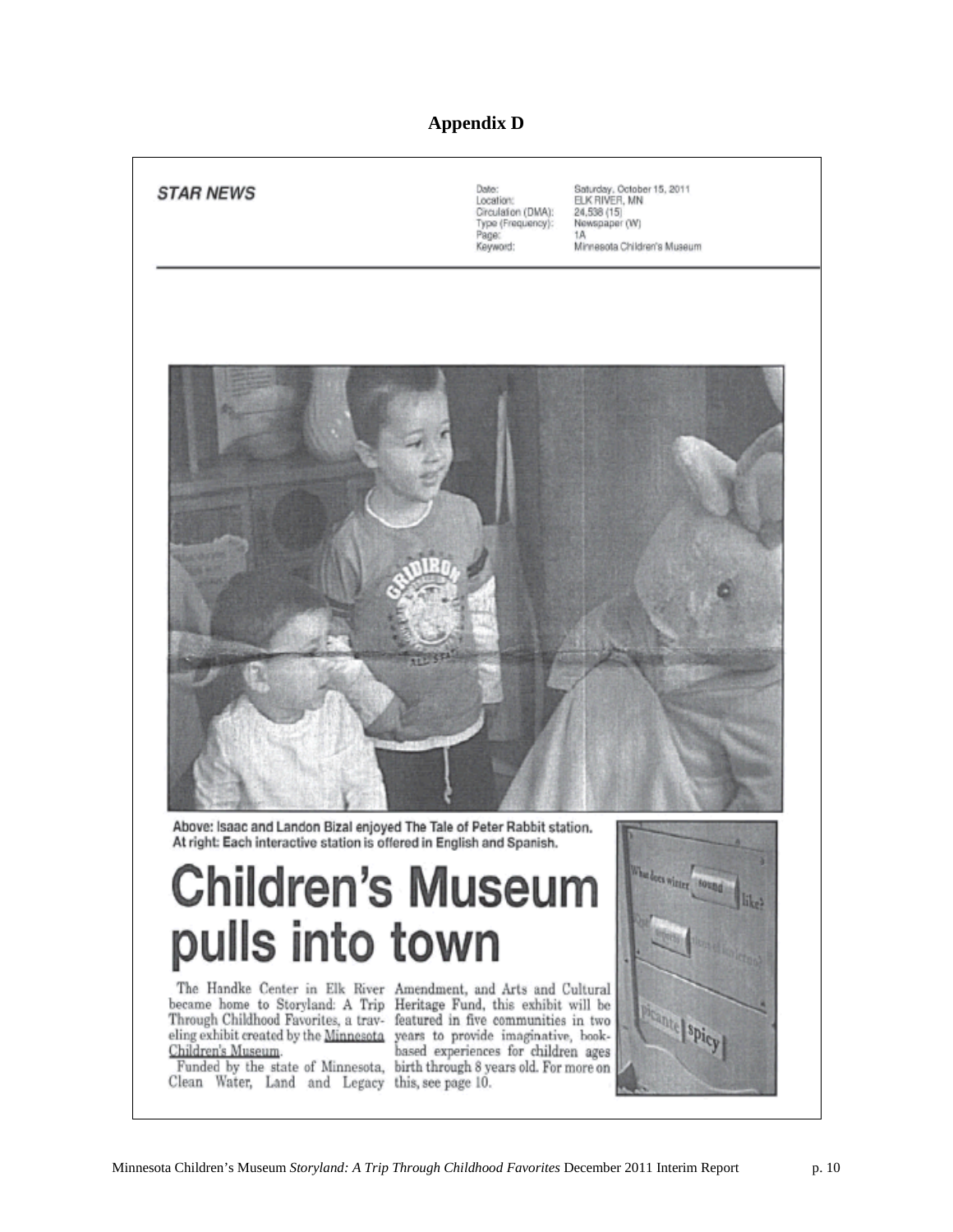## **STAR NEWS**

Date Location: Circulation (DMA): Type (Frequency): Page: Koyword:

Saturday, October 15, 2011<br>ELK RIVER, MN 24,538 (15) Newspaper (W)  $10K$ Minnesota Children's Museum

# **Children's Museum** opens up to Elk River

Exhibit for children, families will run now through Jan. 22

#### by Briana Sutherland Contributing writer

The Handke Center in Elk River is now home to Storyland: A Trip Through Childhood Favorites, a traveling exhibit created by the Minnesota Children's Museum and funded by the state of Minnesota, Clean Water, Land and Legacy Amendment, and Arts and Cultural Heritage Fund.

This exhibit travels to five communities in Minnesota over two years to provide imaginative, book-based experiences for children ages birth through 8 years old.

Storyland focuses on three award-winning children's books, "The Tale of Peter Rabbit" by Beatrix Potter, "The Snowy Day" by Ezra Jack Keats and "Where's Spot?" by Erie Hill, Each book is brought to life inside the exhibit through threedimensional and interactive stations relating to the three books. Krizan, Dianne

| Minnesota | Children's |  |  |
|-----------|------------|--|--|
| Museum    | president, |  |  |
| said the  | first      |  |  |
| exhib-    |            |  |  |

Worthington this past summer was very well received.

in

"There were many return visitors, whenever Grandma was in town children were asking to go back," said Krizan.

Krizan said the exhibit is a way to give kids a fun, interactive learning experience and help form the six pre-emergent literacy skills: love books, learn words, tell stories, hear sounds, know letters and read everything. The exhibit also gives inspiration to parents to help foster and develop the love of reading.

|         | "Elk River has a deep |
|---------|-----------------------|
| commit- | ment                  |
| with    | learn-                |
| ing.    | and                   |
|         | liter-                |

acy,

said

Krizan. "This exhibit is meant to help people understand the importance of how kids learn through unstructured activities." Storyland's grand open-

ing was Oct. 8, with

Minnesota State Rep. Mary Kiffmeyer reading "The Snowy Day" to a group of children and parents. Being the oldest child out of 14, she told the group how valuable reading was to her as a child.

"One of the greatest treats I had was when my dad, who was a janitor, brought home a box of books from the library. Reading to me was so precious and so valuable," said Kiffmeyer.

# If you go:

Storylandisfreetothe public, open Monday through Saturday 9 a.m.-1 p.m.; Tuesday and Friday 1-5 p.m.; Monday, Wednesday and Thursday 5-8 p.m. and Sunday 11 a.m.-3 p.m. This exhibit is offered in English and Spanish. A large-scale version of Storyland featuring seven books is currently being offered at the Minnesota Children's Museum.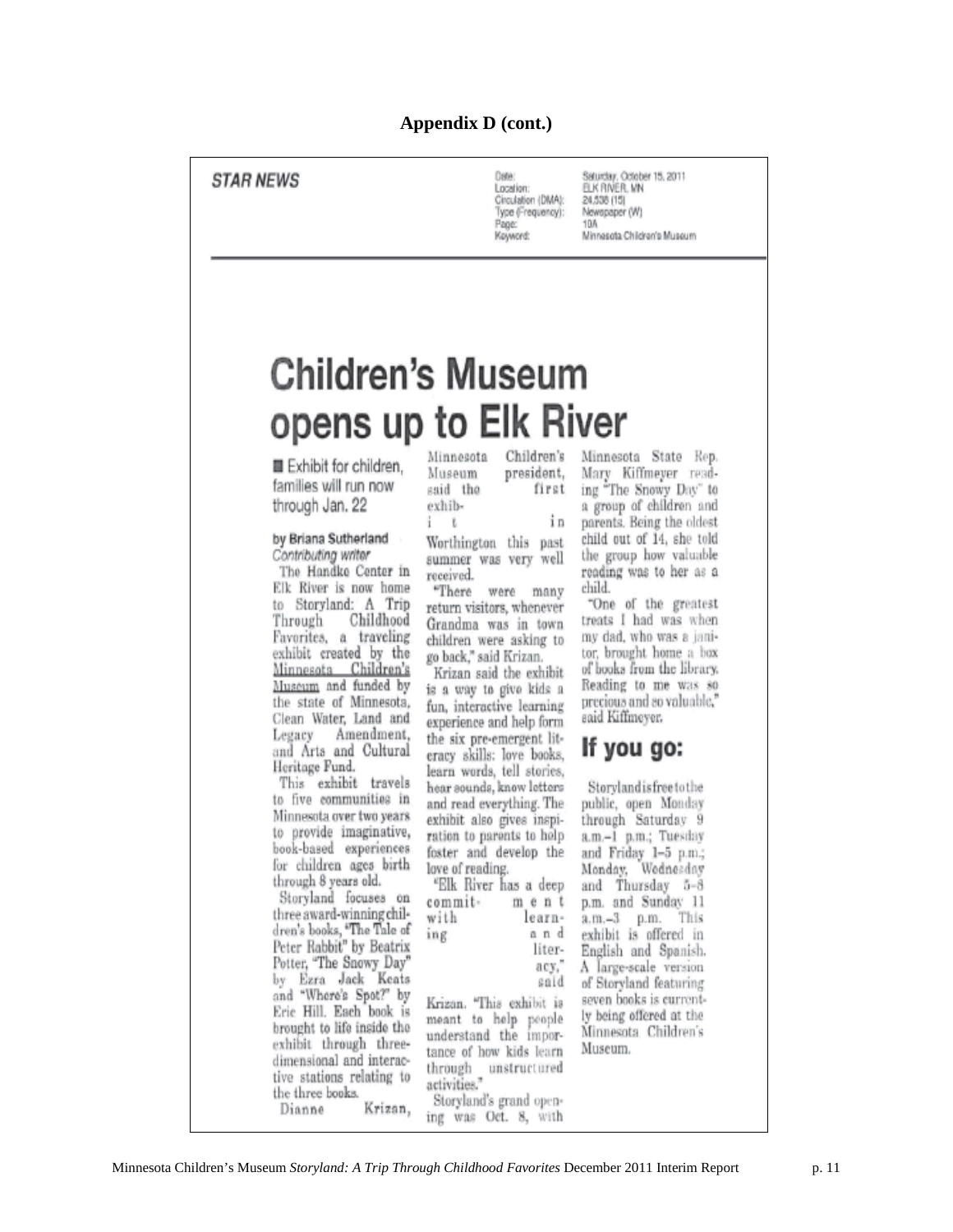### **STAR NEWS**

Date Location: Circulation (DMA): Type (Frequency): Page: Keyword:

Saturday, December 03, 2011<br>ELK RIVER, MN 24,538 (15) Newspaper (W) Minnesota Children's Museum

## Children's Museum exhibit has been a hit in Elk River

by Jim Boyle Editor

Storyland, a hands-on learning lab created by the Minnesota Children's Museum with plans for six stops across Minnesota over two years, has been a hit during its stint in Elk River.

There were 720 visitors who chose to sign in during the first month alone of the 'Trip Through Childhood Favorites," according to Nicole Huntley, the chair of the Elk River Area Early<br>Childhood Coalition that helped bring a slice of the museum to the Handke Family Center.

And that does not include all the repeat visitors.

The whole family can travel into the three popular stories of "The Tale<br>of Peter Rabbit," "Where's Spot?" and "The Snowy Day in Storyland: A Trip Through Childhood Favorites."

There have been big groups, like the time a group of pre-schoolers from the Tri-Valley Migrant Head Start Program turned out, or when a day care sets aside time. Many of the visitors have been moms and dads down the street or across town who bring their<br>little ones. Others have come from as far away as St. Francis, St. Cloud, Monticello, Rogers and Zimmerman.

"Grand Rapids, too,"

jokes Ann Hove, a member of the coalition and a regular volunteer in early childhood classrooms who brought her grandchildren in one day.

She has been one of the volunteers to give her time to the exhibit, which is staffed entirely by local folks. Most of the volunteers have come from the Retired Senior Volunteer Program or the Minnesota Reading Corps. There have also been some National Honor Society members.

"It has been a really fun experience so far," Hove said. "The children really seem to enjoy the sound of their feet crunching when the walk across the bridge and pushing the buttons to hear words spoken in two different languages."

What the kids see as play time is serious business of early literacy. Research shows that children get ready to read years before they start school. Early literacy is what children know about reading and writing before they can actually read and write.

What children and parents take away from the exhibit varies, according<br>to volunteers, but many appear to have new insights on how to work on early literacy skills to help their children become good readers.

"Literacy is a progression," Huntley said. "It's an everyday activity, not just when you're sitting down reading. There's all sorts of opportunities for parents and children to interact."

Liz Blake, a volunteer tutor for ECFE through the Minnesota Reading Corps, says it's exciting to see families come through.

"Each family has a different experience, but it's great to engage parents in what's important for early literacy," Blake said.

"Many have commented on how great it is to have this (the Children's Museum quality exhibit) here," Huntley said. "And it doesn't hurt that it's free."

The exhibit is just one feather in the cap of the Elk River Area Early<br>Childhood Coalition. It also held a Speak Out to focus its energies and has plans for a luncheon with keynote speaker Al Quie.

District 728 Community Education and Early Family Childhood Education are coalition partners. The exhibit runs through Jan. 22.

Exhibit hours are:

\*9 a.m. to 1 p.m. Monday through Saturday

.1 to 5 p.m. Tuesday and Fridav

\*5 to 8 p.m. Monday, Wednesday and Thursday  $-11$  a.m. to 3 p.m. on

Sundays Groups of eight or more are asked to call 612-644-6519 to arrange a visit.

 $\begin{array}{c} \hline \end{array}$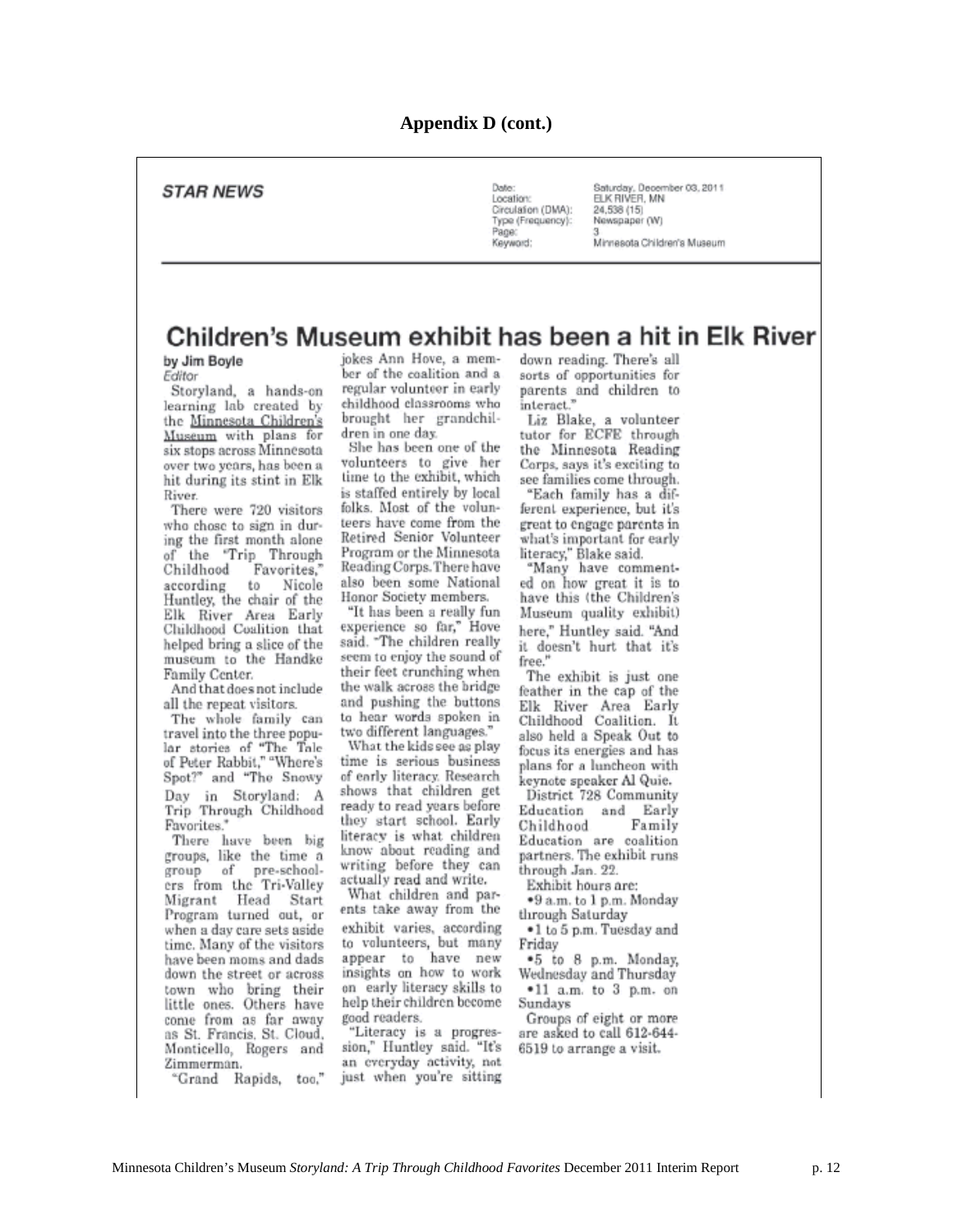### **Appendix D (cont.)**

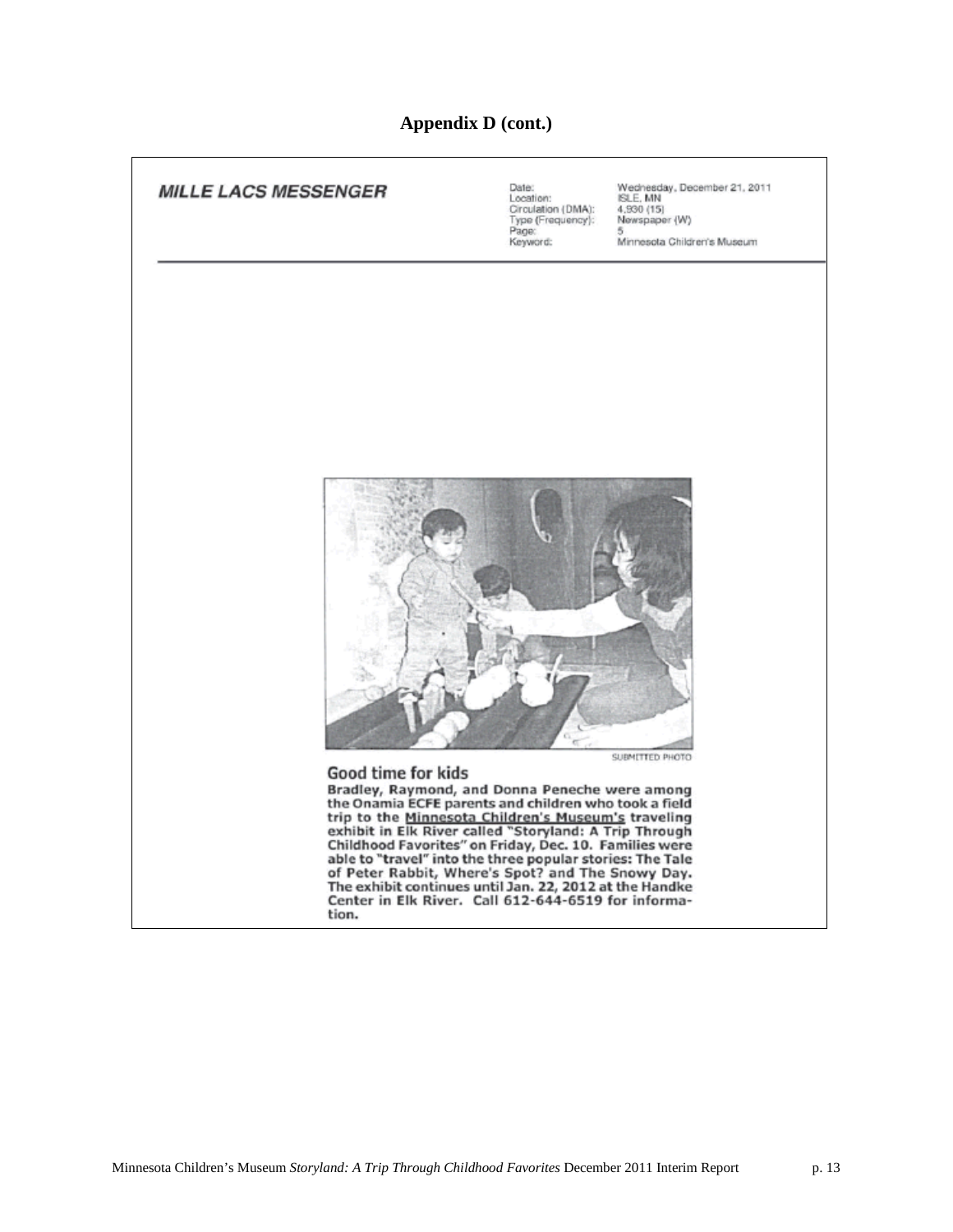# **Appendix D (cont.)**

 $\overline{1}$ 

| <i><b>STAR NEWS</b></i>                                                                                                                                                                                                                                                                                                                                                                                                                                                                                                                 | Saturday, December 24, 2011<br>Date:<br>ELK RIVER, MN<br>Location:<br>Circulation (DMA):<br>24,538 (15)<br>Type (Frequency):<br>Newspaper (W)<br>Page:<br>Minnesota Children's Museum<br>Koyword: |
|-----------------------------------------------------------------------------------------------------------------------------------------------------------------------------------------------------------------------------------------------------------------------------------------------------------------------------------------------------------------------------------------------------------------------------------------------------------------------------------------------------------------------------------------|---------------------------------------------------------------------------------------------------------------------------------------------------------------------------------------------------|
| Exhibit<br>open for<br>break<br>Storyland, a hands-on<br>learning lab created by<br>the <u>Minnesota Children's</u><br>Museum, will be open<br>during the Christmas<br>break.<br>It did close on Dec. 23,<br>but it will re-open on<br>Dec. 27 for a few days. It<br>will also be closed Dec.<br>31 through Jan. 2 and<br>return to normal busi-<br>ness hours afterward.<br>Exhibit hours are:<br>*9 a.m. to 1 p.m. Monday<br>through Saturday<br>*1 to 5 p.m. Tuesday<br>and Friday<br>.5 to 8 p.m. Monday,<br>Wednesday and Thursday | Education<br>hosted by the Elk River<br>Community<br>Area Early Childhood<br>and Early<br>Childhood<br>Family Education.<br>Coalition, District 728                                               |
| $*11$ a.m. to 3 p.m. on<br>Sundays<br>Groups of eight or more<br>are asked to call 612-644-<br>6519 to arrange a visit.<br>The exhibit runs through<br>Jan. 22. It is being                                                                                                                                                                                                                                                                                                                                                             | Photo by Jim Boyle<br>Three-year-old Logan Samek enjoyed the exhibit<br>while his mother, T.J. Samek, happily looked on.                                                                          |